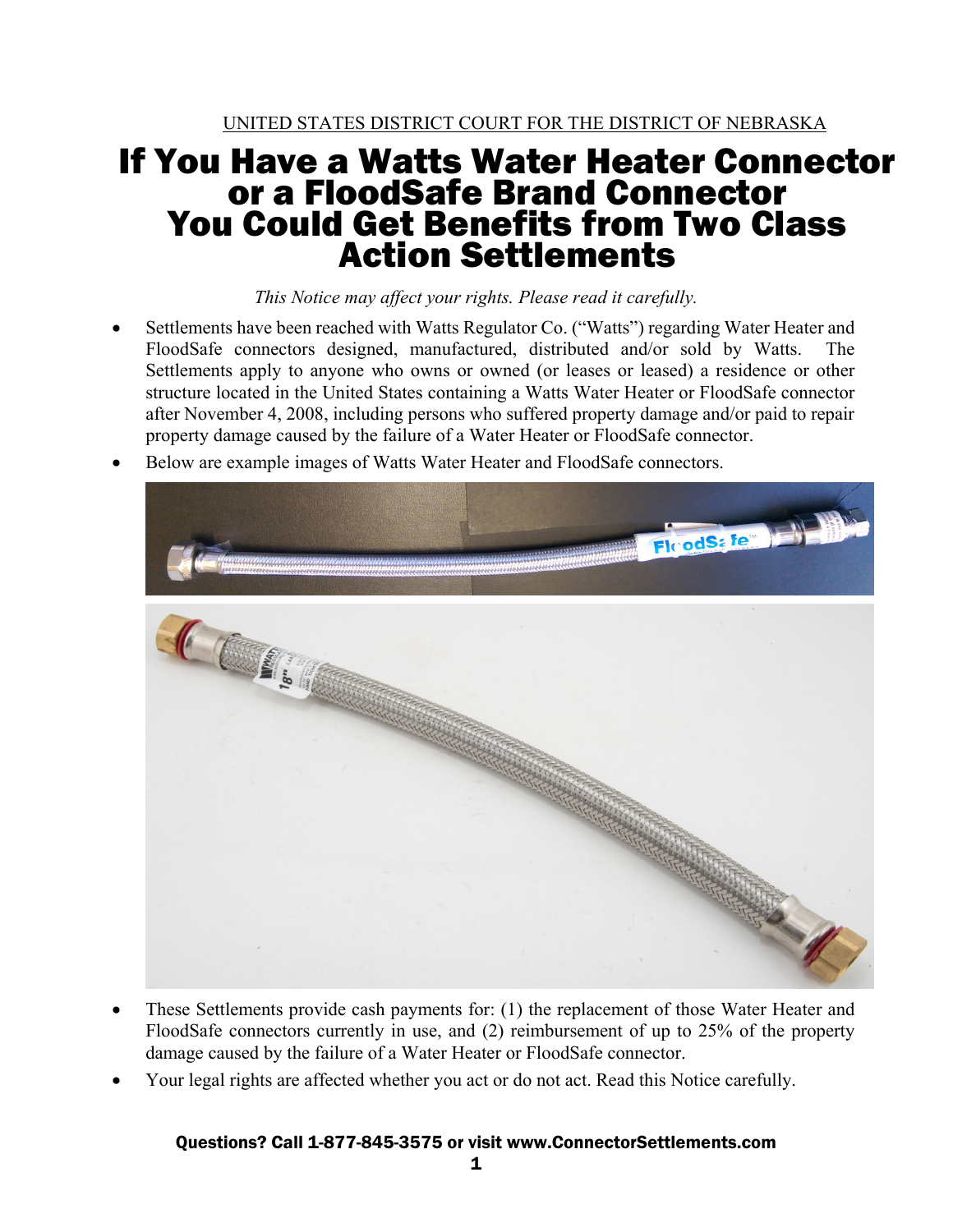| YOUR LEGAL RIGHTS AND OPTIONS IN THESE SETTLEMENTS |                                                                                                                                                                                                                  |  |  |
|----------------------------------------------------|------------------------------------------------------------------------------------------------------------------------------------------------------------------------------------------------------------------|--|--|
| <b>SUBMIT A CLAIM FORM</b>                         | The only way to get a cash payment from these Settlements.                                                                                                                                                       |  |  |
| <b>EXCLUDE YOURSELF</b>                            | Get no benefits from the Settlements. This is the only option<br>that allows you to start a lawsuit against Watts for claims about<br>Water Heater and FloodSafe connectors.                                     |  |  |
| <b>OBJECT</b>                                      | You may object to the certification of the Settlement Classes,<br>to the terms of the proposed Settlements, or to Class Counsel's<br>request for attorneys' fees, expenses or the request for service<br>awards. |  |  |
| <b>GO TO A HEARING</b>                             | Ask to speak in Court about the fairness of these Settlements.                                                                                                                                                   |  |  |
| <b>DO NOTHING</b>                                  | Get no payment. Give up your rights to sue Watts for claims<br>regarding Water Heater and FloodSafe connectors.                                                                                                  |  |  |

- These rights and options and the deadlines to exercise them are explained in this Notice.
- The Court in charge of this case still has to decide whether to approve these settlements. If it does, benefits will be distributed to those who file a valid and timely Claim Form after final approval by the Court and resolution of any appeals. Please be patient. It is expected that the approval process will take several months.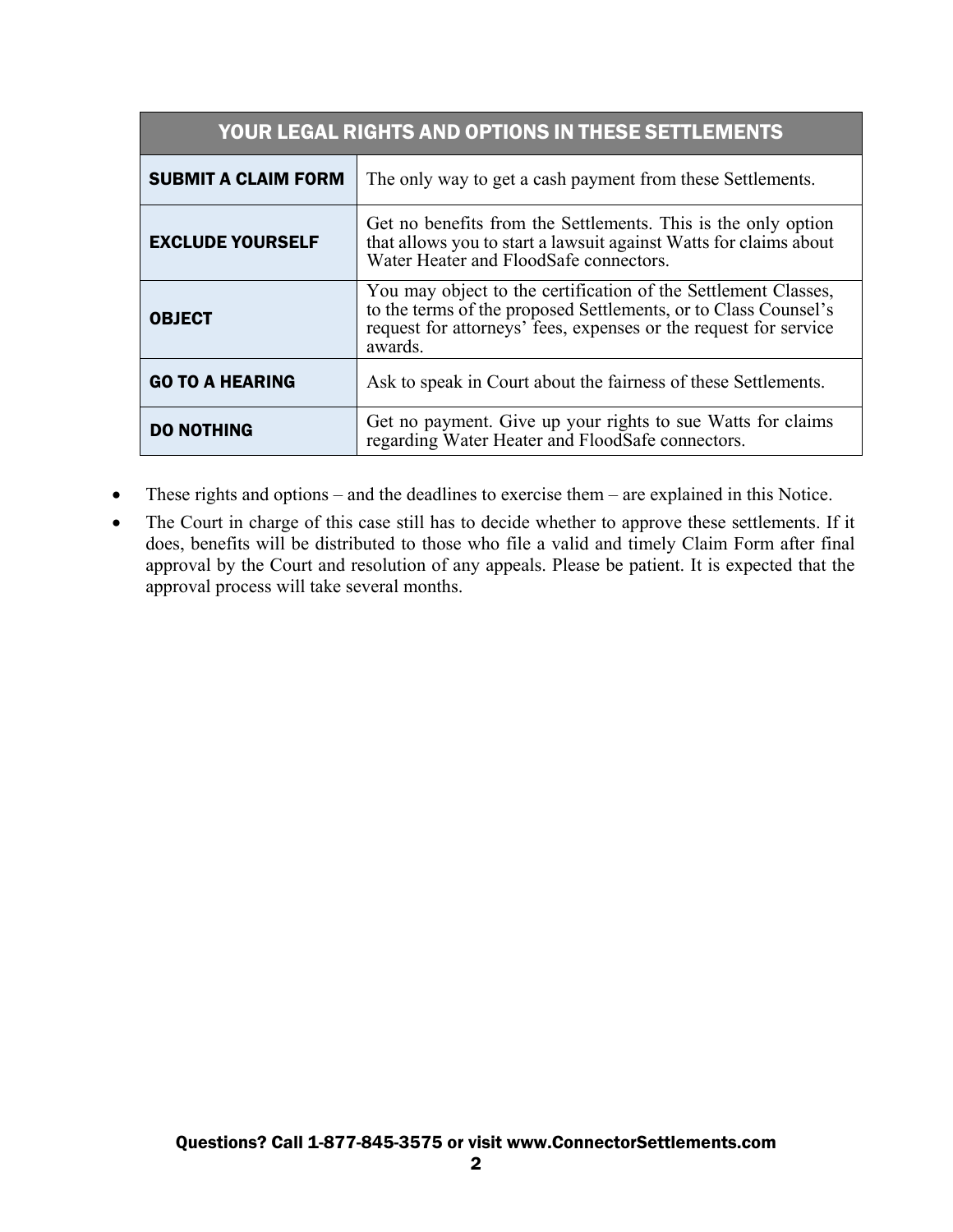## What This Notice Contains

| 1. Why is this Notice being provided?<br>2. What are these lawsuits about?<br>3. What is a class action?<br>4. Why is there a Settlement?                                                                                                                                                           |  |
|-----------------------------------------------------------------------------------------------------------------------------------------------------------------------------------------------------------------------------------------------------------------------------------------------------|--|
| 5. Am I part of the Settlement?<br>6. How do I know if I have a Watts Water Heater or FloodSafe connector?<br>7. Are there exceptions to being included in the Settlements?<br>8. What if I am not sure whether I am included in the Settlements?<br>9. Who can file a claim under the Settlements? |  |
| 10. What are the benefits of the Settlements?                                                                                                                                                                                                                                                       |  |
| 11. What do I need to do to participate in the Settlements?<br>12. How will the claims process work?<br>13. What am I giving up to get a payment?                                                                                                                                                   |  |
| 14. If I exclude myself, can I get anything from this Settlement?<br>15. If I do not exclude myself, can I sue later?<br>16. How do I exclude myself from the Settlements?                                                                                                                          |  |
| 17. Do I have a lawyer in this case?<br>18. How will the administrative costs and attorneys' fees be paid?                                                                                                                                                                                          |  |
| <b>OBJECTING TO THE SETTLEMENTS</b><br>PAGE 12<br>19. How do I tell the Court if I do not like the Settlements?<br>20. What is the difference between objecting and asking to be excluded?                                                                                                          |  |
| 21. When and where will the Court decide whether to approve the Settlements?<br>22. Do I have to attend the Fairness Hearing?                                                                                                                                                                       |  |
| 23. How do I get more information?                                                                                                                                                                                                                                                                  |  |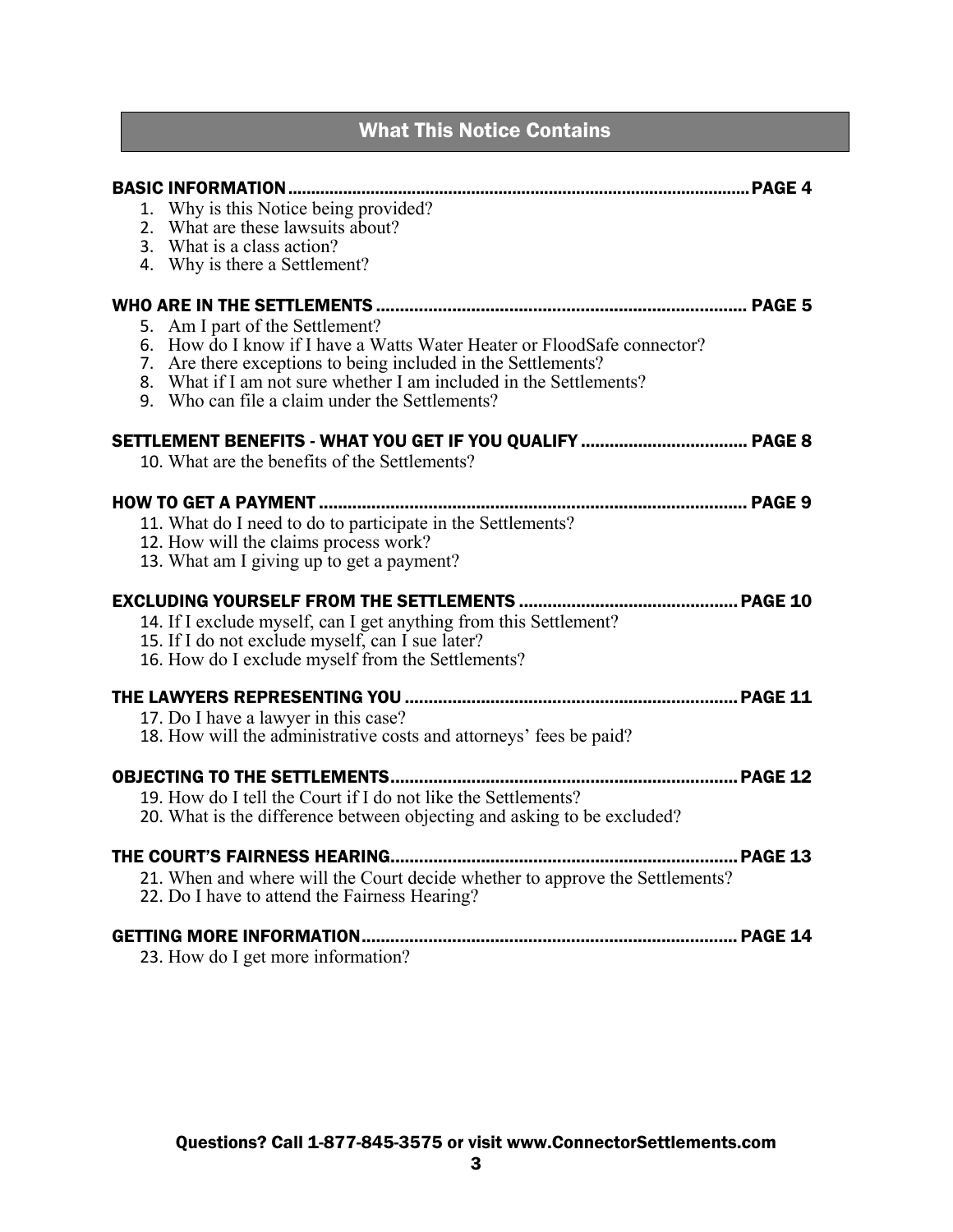## **BASIC INFORMATION**

#### 1. Why is this Notice being provided?

A Court authorized this Notice because you have a right to know about proposed Settlements of two class action lawsuits, and to know your options before the Court decides whether to give final approval to the Settlements. This Notice explains the lawsuits, the Settlements, your legal rights, what benefits are available, who may be eligible for those benefits, and how to get them.

There are two separate class actions in which proposed settlements have been reached. The Water Heater connector Settlement was made in the case of *Sharp, et al. v. Watts Regulator Co.*, Case No. 8:16-cv-00200-JFB-TDT, which alleged that Watts' Water Heater connectors and warnings on those connectors were defective. The FloodSafe Settlement resolves the case *Klug, et al. v. Watts Regulator Co.,* Case No. 8:15-cv-00061-JFB-TDT, which alleged that FloodSafe connectors and warnings on these connectors were defective. The Honorable Joseph F. Bataillon of the United States District Court for the District of Nebraska is overseeing the Water Heater and FloodSafe connector class actions. The people who sued are called the "Plaintiffs" and the company being sued, Watts Regulator Co. ("Watts"), is the "Defendant."

#### 2. What are these lawsuits about?

The lawsuits allege that Watts:

- Designed, manufactured, distributed, marketed and/or sold Water Heater and FloodSafe connectors that were defective;
- Knew of the defective condition of these connectors; and
- Failed to provide warnings to prevent failure of the connectors.

The lawsuits allege that Watts' actions led to the failure of the Water Heater and FloodSafe connectors. The lawsuits ask for replacement connectors to be provided to those who purchased Water Heater and FloodSafe connectors and for money to be paid to those who paid to repair property damage as a result of the failure of the connectors.

Watts denies all the claims and allegations in the lawsuits. Watts maintains that its Water Heater and FloodSafe connectors are not defective in any respect and that any failures are the result of other factors (such as improper installation, misuse, or products being at the end of their lifespan). Watts has successfully defended itself on these grounds in the past.

#### 3. What is a class action?

In a class action, one or more people called "Class Representatives" sue on behalf of all people who have similar claims. All of these people are the "Class" or "Settlement Class Members." A single court resolves the issues for all Settlement Class Members, except for those who exclude themselves from the Settlements (*see* Question 16).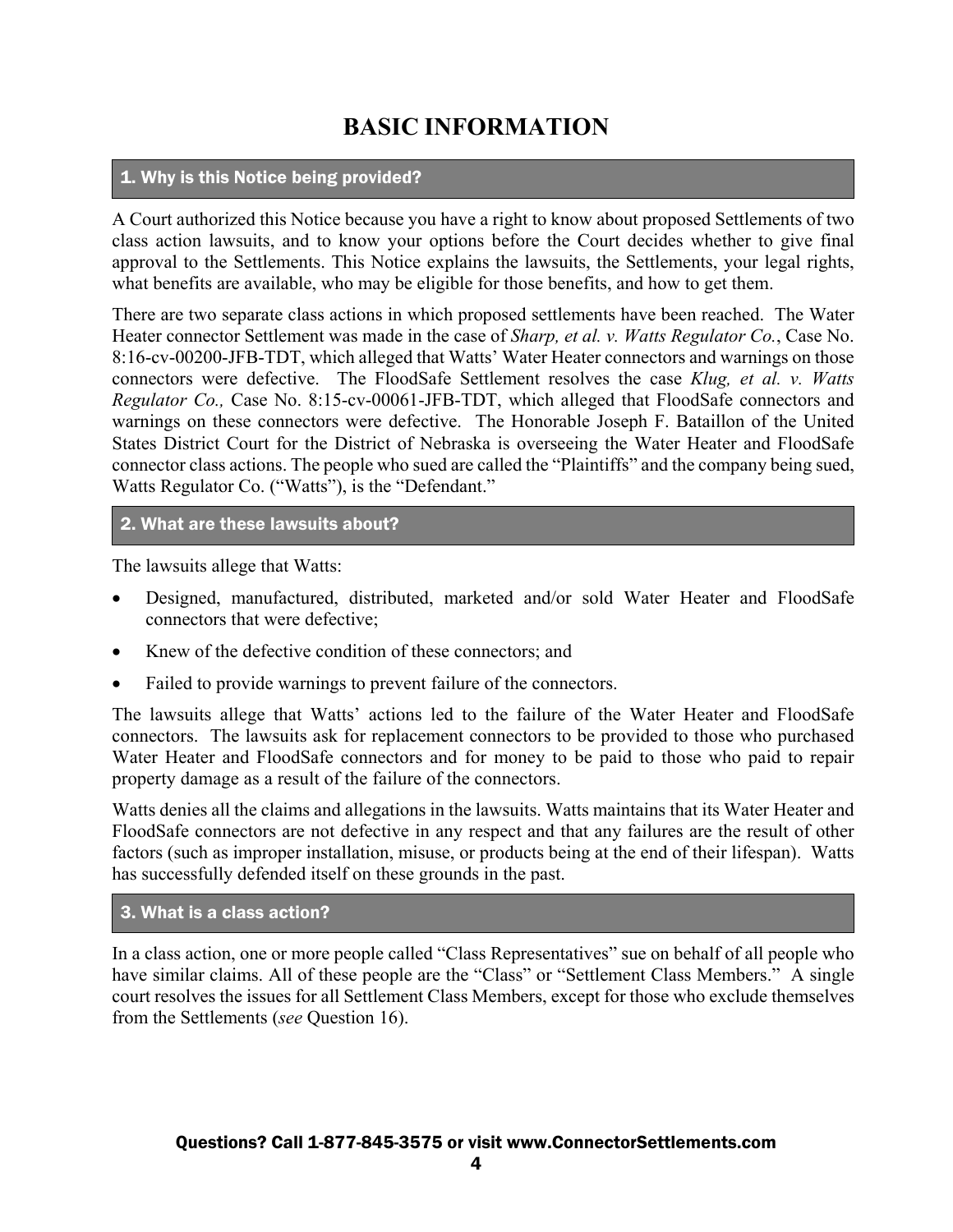#### 4. Why is there a Settlement?

The Courts did not decide in favor of Plaintiffs or Watts. Instead, both sides agreed to settle these cases to avoid the cost and risk of further litigation and trial. The Settlements do not mean that any law was broken or that Watts did anything wrong. Watts denies all legal claims and allegations in this case. The Class Representatives and their lawyers think the Settlements are best for all Settlement Class Members.

### **WHO ARE IN THE SETTLEMENTS**

To see if you will be affected by the Settlements or if you can get a payment from it, you need to decide if you are a Settlement Class Member.

#### 5. Am I part of the Settlement?

The Settlements include anyone who owns or owned (or leases or leased) a residence or other structure located in the United States containing a Watts Water Heater or FloodSafe connector after November 4, 2008. This includes any person or entity that suffered property damage and/or paid to repair property damage caused by the failure of a Watts Water Heater or a FloodSafe connector.

The Settlement Class, as approved by the Court, is formally defined as follows:

"All individuals and entities that own or owned, or lease or leased a residence or other structure located in the United States containing a Water Heater or a FloodSafe Connector after November 4, 2008."

#### 6. How do I know if I have a Watts Water Heater or FloodSafe connector?

The following can help you identify whether you may have a Water Heater or a FloodSafe connector covered by these Settlements:

- A FloodSafe connector must have a FloodSafe automatic water shutoff device on the connector.
- A Water Heater connector must have a red disc between the crimp and fitting at each end of the connector.

A label attached to either a FloodSafe or Water Heater connector that identifies Watts, Watts Regulator, Anderson Barrows, Savard, Everbilt, Ace Hardware, Wolverine Brass, Do-It-Best, Grainger, CalFlex, MainLine, Aqua-Flo, Belanger, Danco, *Flex*connex, Diamond Back, Lincoln, Mabe, PlumbMaster, PlumBest, PurePro, Kenney, Electrolux or Kenmore may qualify if the connector has the above physical features.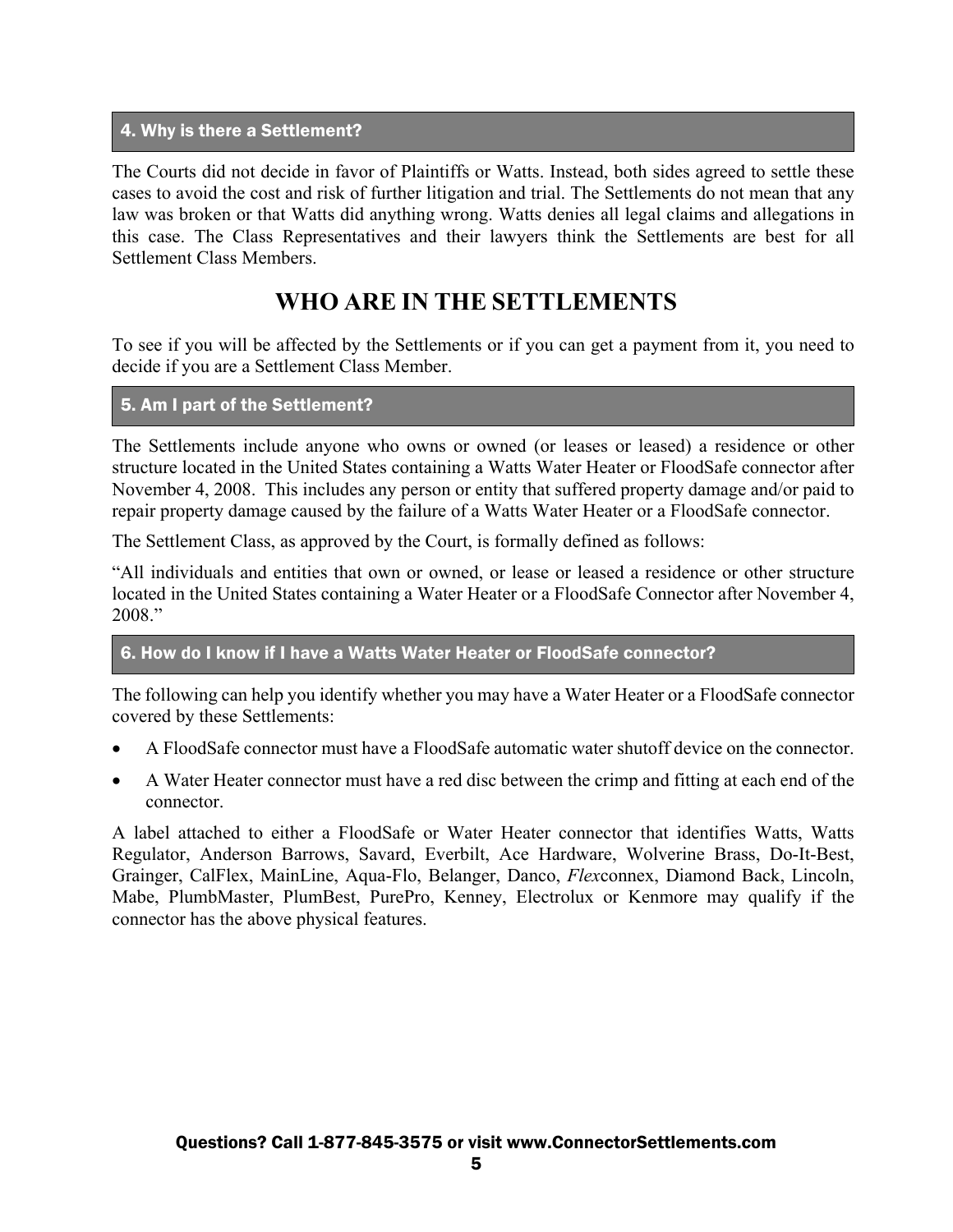The photos below show the FloodSafe connector with a water shutoff device that is also called a 'check valve':

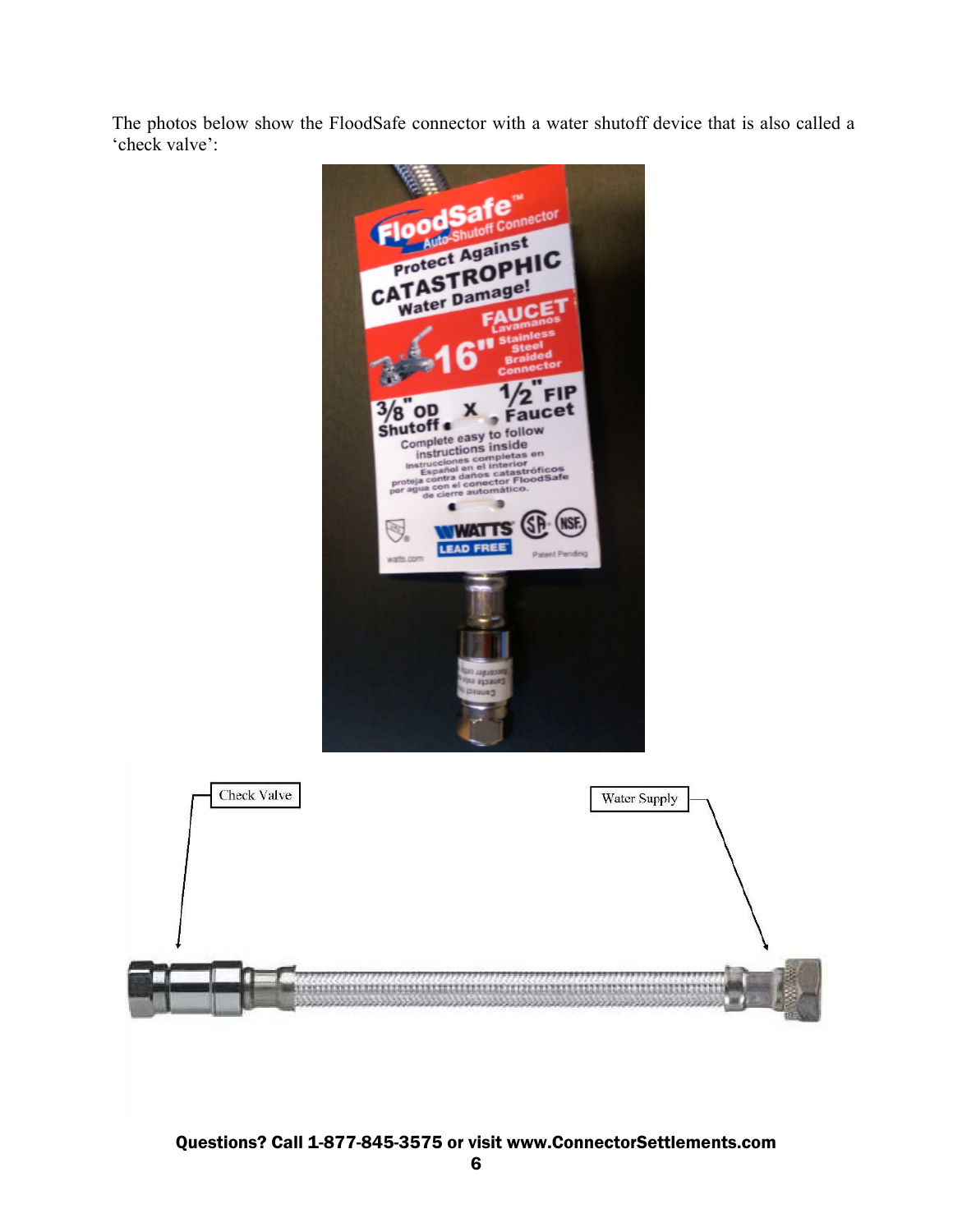The photo below shows a Watts Water Heater connector with a red disc:



#### 7. Are there exceptions to being included in the Settlements?

Yes. The following are *not* included in the Settlements:

- Anyone who resolved their Watts Water Heater or FloodSafe connector claims through settlement or final judgment
- Watts and their affiliates
- Anyone who sold or distributed a Watts connector, unless they actually installed a Water Heater or a FloodSafe connector in its premises
- The presiding judge and his immediate family
- Anyone who timely requests to be excluded from the Class (*see* Questions 14-16)

#### 8. What if I am not sure whether I am included in the Settlements?

If you are not sure whether you are in the Settlement Class, or have any other questions about the Settlement, call 877-845-3575 or visit www.ConnectorSettlements.com. Or you may write to Connector Claims Administrator, P.O. Box 4259, Portland, OR 97208-4259.

#### 9. Who can file a claim under the Settlements?

To be eligible to file a claim for a payment under the Settlements, a Settlement Class Member must own a Water Heater or a FloodSafe connector, or had property damage and/or paid to repair property damage as a result of a failed Watts Water Heater or FloodSafe connector.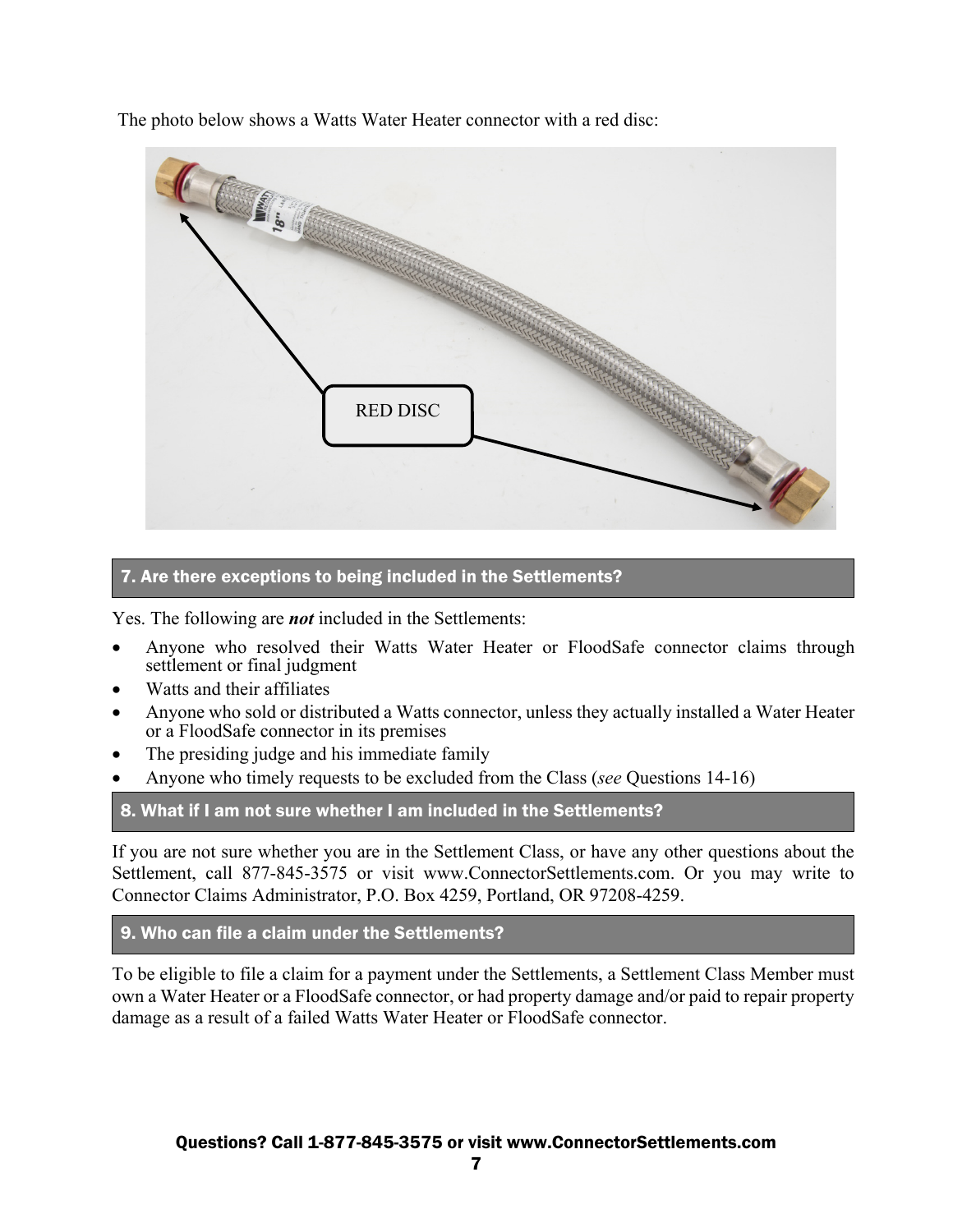# **SETTLEMENT BENEFITS - WHAT YOU GET IF YOU QUALIFY**

#### 10. What are the benefits of the Settlements?

Under these Settlements, Watts will pay \$14 million (\$10 million into a settlement fund for Water Heater connectors and \$4 million into a settlement fund for FloodSafe connectors). After the cost of all notice, administration, litigation expenses, and attorneys' fees are paid out of this fund, the rest will be distributed to Settlement Class Members who file claims as described below:

| <b>CAUSE OF CLAIM</b>                                                                | <b>CLAIMS PERIOD</b>                                                                                                                                                                         | <b>PAYMENT AMOUNT</b>                                                                                                                                        | <b>PROOF REQUIRED?</b> |
|--------------------------------------------------------------------------------------|----------------------------------------------------------------------------------------------------------------------------------------------------------------------------------------------|--------------------------------------------------------------------------------------------------------------------------------------------------------------|------------------------|
| Replacement of a<br>Water Heater or<br>FloodSafe<br>connector                        | One year after final<br>approval of the<br>Settlements                                                                                                                                       | \$10 for each eligible<br>connector (up to two<br>Water Heater and two<br><b>FloodSafe Connectors</b><br>per residence or<br>structure). Maximum of<br>\$40. | Yes                    |
| Property damages<br>due to failure of a<br>Water Heater or<br>FloodSafe<br>connector | One year after final<br>approval for property<br>damage from November<br>4, 2008 to November 4,<br>2014. Four years after<br>final approval for claims<br>arising after November<br>4, 2014. | Up to $25\%$ of the costs<br>of repair. Minimum of<br>\$25.                                                                                                  | Yes                    |

#### **Replacement of Connectors**

For eligible claims submitted within one year of final approval of the Settlements, Settlement Class Members can receive a cash payment of \$10 for each Water Heater and FloodSafe connector (up to two water heater connectors and two FloodSafe connectors per residence or other structure) that they replace. The maximum cash payment for replacement of connectors is \$40.

To receive a payment, you must provide proof that you own or possess a Watts Water Heater or FloodSafe connector by providing: (1) a label for the connector or a photo of the connector's label or the connector itself and (2) a receipt for purchasing the replacement connector. There is no restriction on what brand connector you purchase to replace your Watts Water Heater or FloodSafe connector.

#### **Payment of Property Damages Due to Failure**

For eligible claims, Settlement Class Members can recover up to 25% of documented costs of repairs for property damage caused by the failure of a Watts Water Heater or FloodSafe connector, with a minimum recovery of \$25.

The Claims Administrator will review claims to determine whether they are eligible and timely, and pay the amount of the claims. Claims for damage that occurred from November 4, 2008 to November 4, 2014 must be submitted within one year after final approval of the Settlements. Claims for damage that occurred after November 4, 2014, must be made within four years after final approval. Valid claims will be paid once a year throughout the four-year claims period.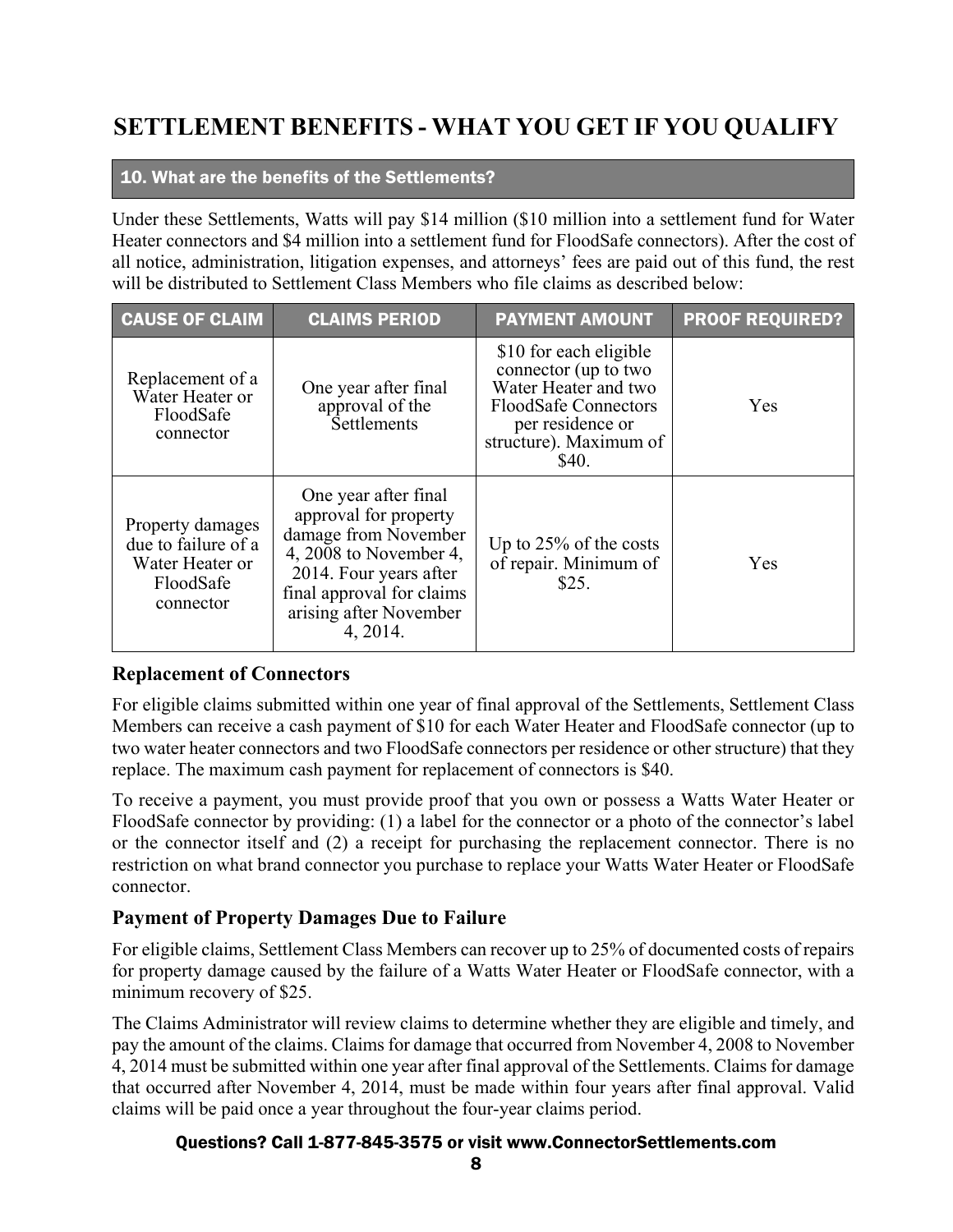Money will be added to the settlement fund in installments. If the amount of approved claims is greater than the amount of money available in the settlement fund, the Claims Administrator will reduce the initial payments made to Settlement Class Members to an amount less than 25% of their approved Claim to make sure that all eligible Settlement Class Members receive a payment. If money is left in the fund at the end of the annual payment process, the Claims Administrator may provide a "catch up" payment to Settlement Class Members whose payments had been reduced to proportionally increase their total payment amounts. These payments will not exceed 25% of the property damage for each Claim.

To support your claim, you must submit the following documentation:

- A completed Claim Form
- All proofs of payment for repair of property damage caused by a failed Water Heater or FloodSafe connector
- The Watts Water Heater or FloodSafe connector; all available labels, packaging; photographs of the connector and the characteristics that qualify it as a Watts product; and any purchase receipts for the Water Heater or FloodSafe connector

## **HOW TO GET A PAYMENT**

#### 11. What do I need to do to participate in the Settlements?

Follow the instructions on the Claim Form to receive a payment under these Settlements. All Claim Forms must be submitted along with any necessary supporting documentation or information. Claims may be submitted online or mailed by first-class United States Mail, postage prepaid, to the Claims Administrator: Connector Claims Administrator, P.O. Box 4259, Portland, OR 97208-4259.

You cannot submit your Claim Form and accompanying materials by telephone. Even if you submit your claim form online, you must mail the Watts Water Heater or FloodSafe connector, or other qualifying evidence confirming that the connector is a Watts product, to the Claims Administrator. If you change your address and want to receive a Claim Form or any payment owed to you at your new address, you should notify the Claims Administrator of your new address by sending written notice of your change of address to the Claims Administrator at the address above.

Claim Forms are available online at www.ConnectorSettlements.com or by calling 1- 877-845-3575. Or you may request one by writing to Connector Claims Administrator, P.O. Box 4259, Portland, OR 97208-4259.

#### 12. How will the claims process work?

**Validation of Claims for Benefits.** The Claims Administrator will begin reviewing all timely Claim Forms after the final approval of the Settlements. The Claims Administrator will evaluate your claim based on all the information and documentation you provided and within written guidelines (available at www.ConnectorSettlements.com).

**Denial of Claims for Benefit.** If your Claim Form and accompanying materials do not meet all of the requirements of the Settlements, the Claims Administrator will deny your claim as "invalid," you will not receive any payment, and you will be informed in writing of that decision. A Special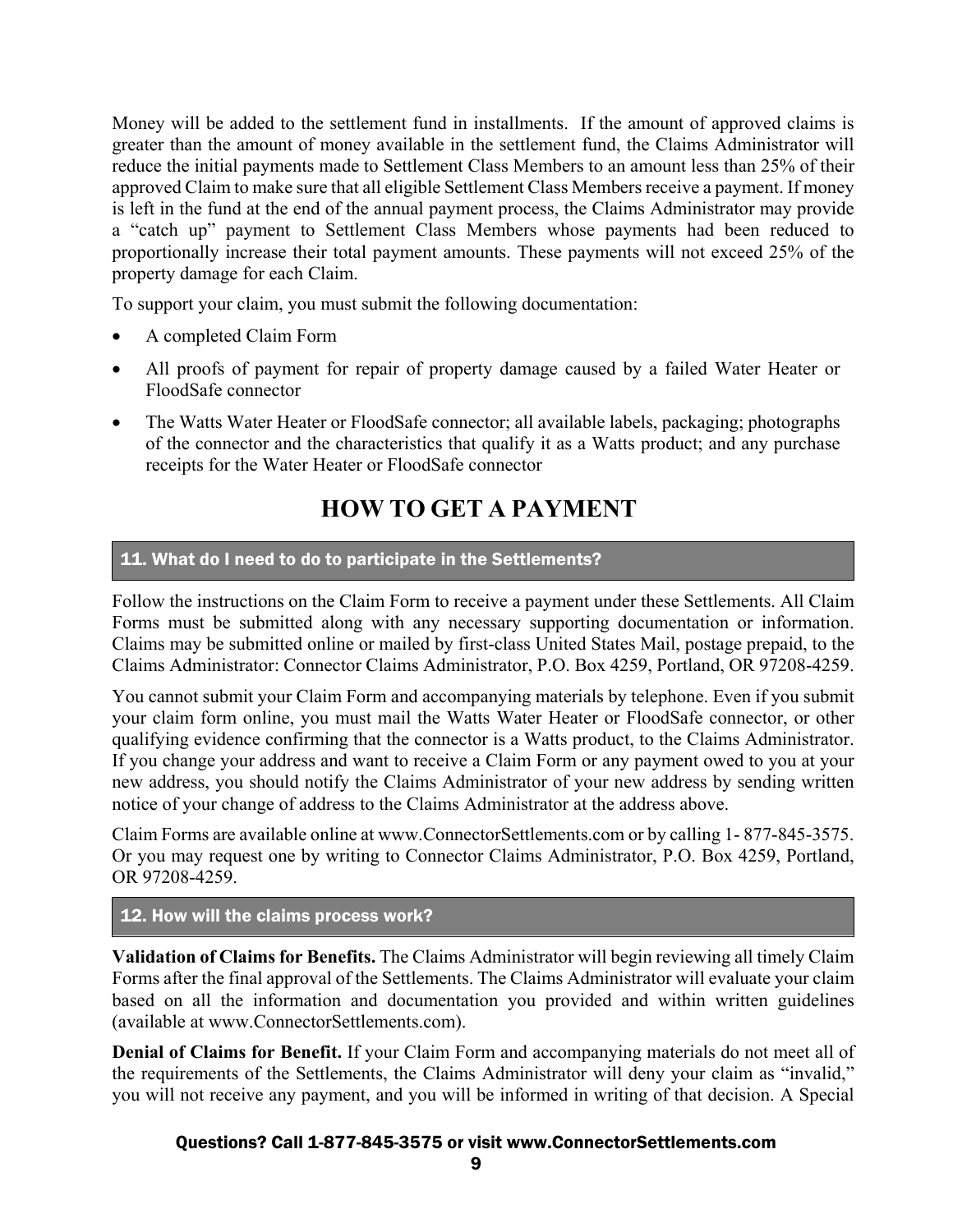Master will be available for a Settlement Class Member filing a claim for property damage to appeal a denial by the Claims Administrator. Instructions for appealing a decision of the Claims Administrator for a property damage claim will be provided with all denied claims.

**Payment of Validated Claims for Benefits.** If you submit a Claim Form and the Claims Administrator determines that your Claim Form and the accompanying materials are valid, the Claims Administrator will send you a payment. Payments will be made annually, but may be broken into an initial payment and a second "catch up" payment as explained in Question 10.

**No Payment Until After Appeals Are Resolved.** The Claims Administrator will not make any payments to Settlement Class Members until the Court grants final approval of the Settlements and until any appeals are resolved. During the appeals process, the Claims Administrator will continue to accept claims.

13. What am I giving up to get a payment?

If the Settlements become final, Settlement Class Members who submit a claim or do nothing will be "releasing" Watts from all of the Released Claims as described in paragraphs 86-93 of the Settlement Agreements. This means you will no longer be able to sue Watts regarding any of the claims described in the Settlement Agreements.

The Settlement Agreements are available at www.ConnectorSettlements.com. The Settlement Agreements provide more detail regarding the release and describes the released claims with specific descriptions in necessary, accurate, legal terminology, so read it carefully. You can talk to the law firms representing the Settlement Classes listed in the section "The Lawyers Representing You" for free or you can, at your own expense, talk to another lawyer if you have any questions about the released claims or what they mean.

### **EXCLUDING YOURSELF FROM THE SETTLEMENTS**

If you do not want a payment from the proposed Settlements and you want to keep the right to sue Watts about the legal issues in these cases, then you must take steps to get out of the Settlements. This is called asking to be excluded from, or sometimes called "opting out," of the Settlement Class.

14. If I exclude myself, can I get anything from this Settlement?

No. If you exclude yourself, you may not apply for any benefits under the Settlements and you cannot object to the proposed Settlements. If you are excluded, you may sue or bring a different lawsuit against Watts in the future. You will not be bound by these class action settlements.

15. If I do not exclude myself, can I sue later?

No. Unless you exclude yourself, you give up the right to sue Watts for all of the claims resolved by these Settlements. You must exclude yourself from the Settlement Classes to start or continue your own lawsuit relating to the claims in these cases.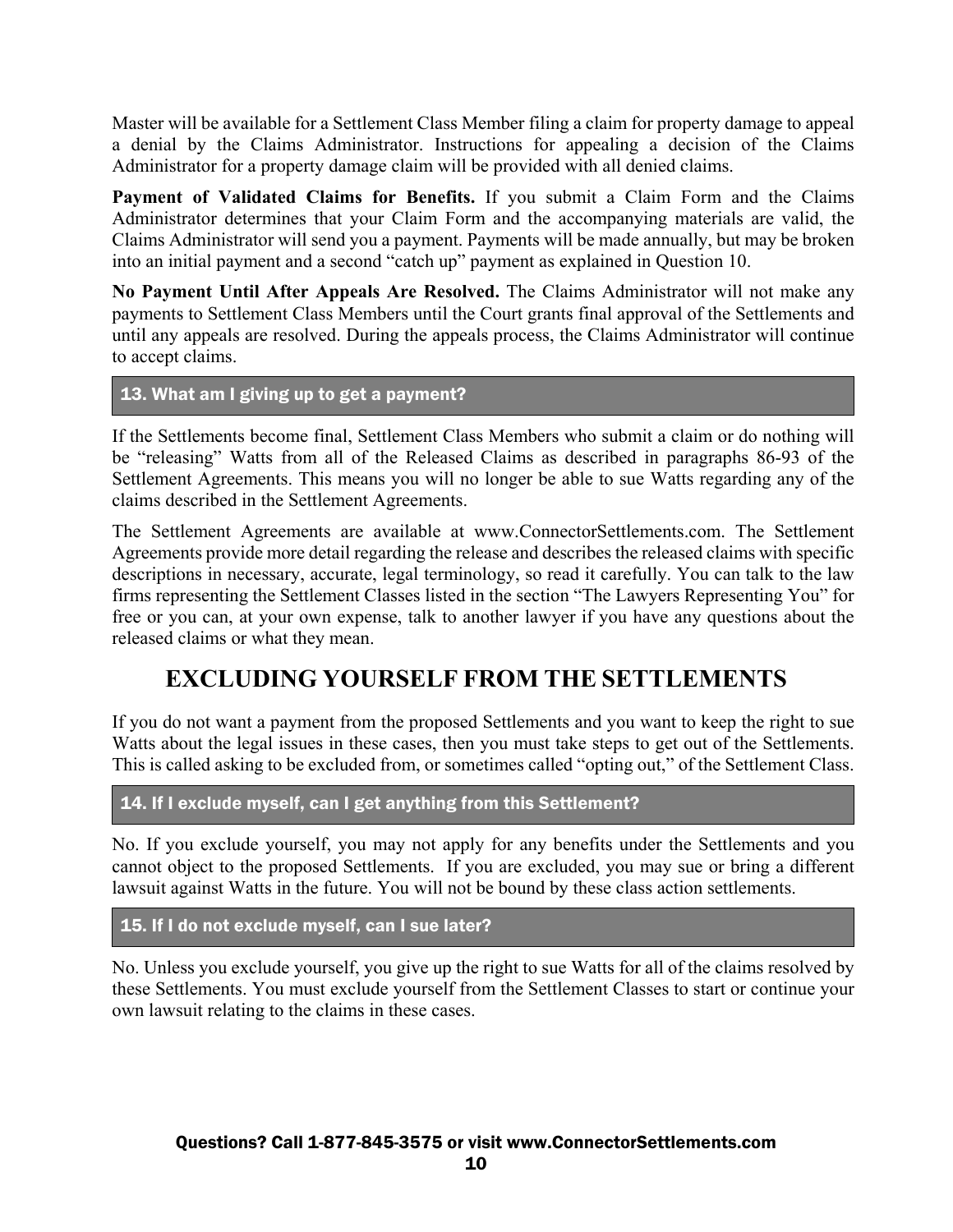#### 16. How do I exclude myself from the Settlements?

If you do not object to the settlement, and wish to exclude yourself from the Settlements and the Settlement Classes, you must send the Claims Administrator a written request that contains the following:

- 1. Your full name, current address, telephone number, and email address
- 2. A specific request to opt out of one or both of the Settlements
- 3. Whether the Watts Water Heater or FloodSafe connector failure caused Property Damage
- 4. Identify the:
	- a. Number of Watts Water Heater and/or FloodSafe connectors that you have (and proof that they are Watts connectors)
	- b. Date of purchase or installation of any failed Water Heater or FloodSafe connector
	- c. Date of failure and an estimate of the amount of damages
- 5. Your signature (even if represented by an attorney) and the date on which you signed it
- 6. If you are an insurer, the written consent of your insured or a sworn statement that the insurer is the legal owner of the claim with the right to control the claim
- 7. Your attorney's signature, if you are represented by counsel

You must mail your completed request for exclusion by **March 7, 2017** to: Connector Claims Administrator, P.O. Box 4259, Portland, OR 97208-4259

If you do not file your request on time and include the information above, you will remain a Settlement Class Member. That means you will lose any opportunity to exclude yourself from the Settlement(s), and your rights will be determined in this lawsuit by the Settlement Agreement(s), if it receives final judicial approval.

You cannot ask to be excluded on the phone, by email, or at the website.

### **THE LAWYERS REPRESENTING YOU**

#### 17. Do I have a lawyer in this case?

The Court named Shanon J. Carson of Berger & Montague, P.C., Bryan L. Clobes of Cafferty Clobes Meriwether & Sprengel LLP, Gregory F. Coleman of Greg Coleman Law, P.C. and Joseph G. Sauder of McCune Wright LLP as Lead Counsel. The Court also named other attorneys to protect your interests and a full list of those attorneys is available at www.ConnectorSettlements.com. You will not be charged for these lawyers. If you want to be represented by your own lawyer in this case, you may hire one at your own expense.

If you hire your own attorney, your attorney must file an appearance with the Clerk of Court, and must send a copy, by first-class United States Mail, to Class Counsel and Watts' counsel at the addresses in Question 19, postmarked no later than **March 7, 2017**. If you do not exclude yourself from the Settlements, you will continue to be a Settlement Class Member, even if you are represented by your own attorney. You will be responsible for any fees and costs charged by your own attorney.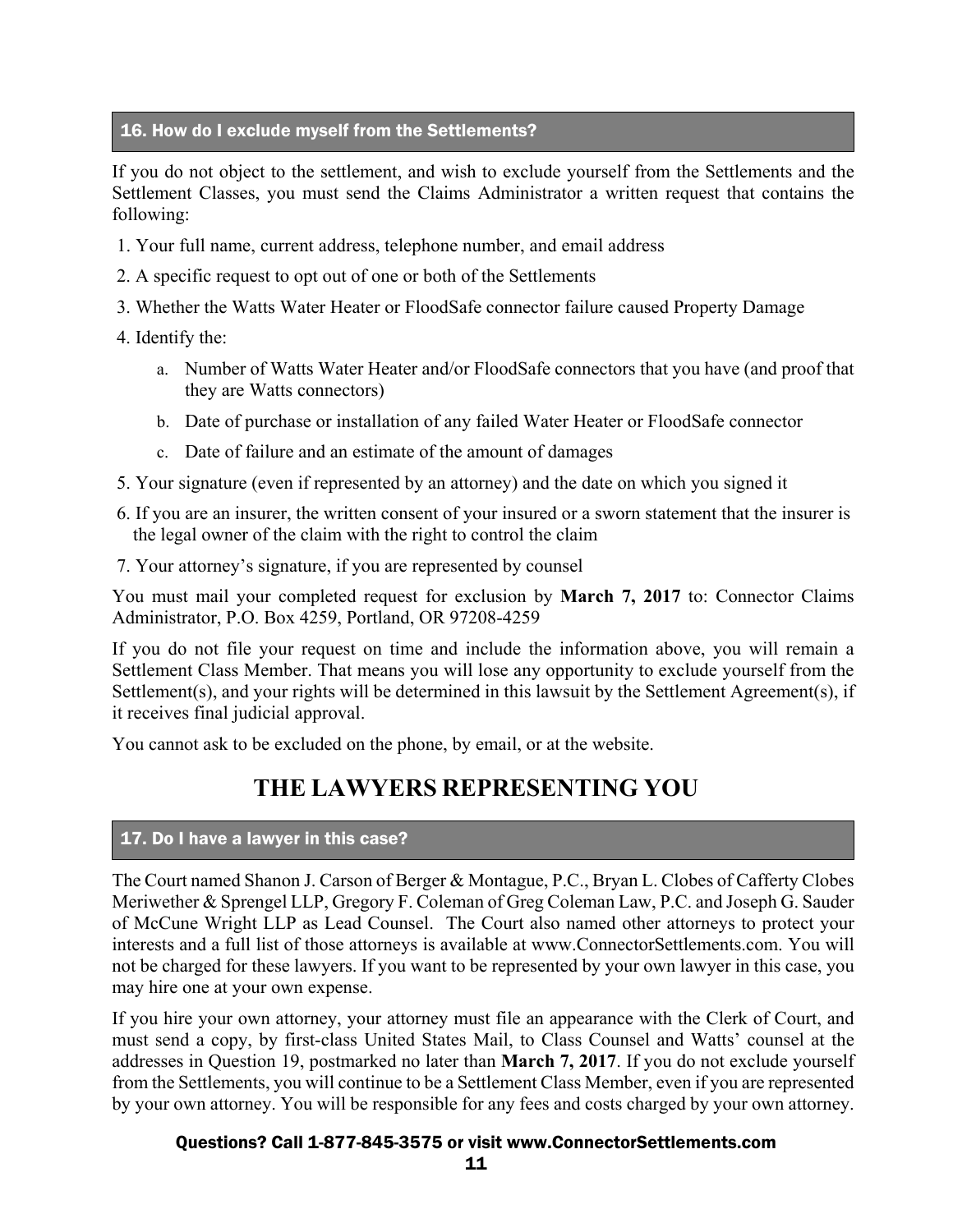#### 18. How will the administrative costs and attorneys' fees be paid?

Watts agreed to pay the costs of class notice and claims administration, including the costs of mailing this Notice and of distributing any payments owed to Settlement Class Members under the Settlements. If the Settlements are approved by the Court, Class Counsel will ask the Court for reasonable attorneys' fees and reimbursement of litigation costs of up to 30% of the gross settlement amount. Also, Class Counsel will ask the Court for a service award of \$5,000 to each Class Representative.

# **OBJECTING TO THE SETTLEMENTS**

#### 19. How do I tell the Court if I do not like the Settlements?

If you do not exclude yourself from the Settlement Classes, you may object to the certification of the Settlement Classes, to the terms of the proposed Settlements, or to Class Counsel's request for attorneys' fees, expenses or the request for service awards.

To do so, you (or your own attorney) must provide your objection in writing by first class mail to Lead Class Counsel and Watts' counsel no later than **March 7, 2017** with the following information:

- 1. The name of the lawsuit(s) affected by your objection, either or both *Sharp, et al. v. Watts Regulator Co.,* Case No. 8:16-cv-00200-JFB-TDT (Water Heater connectors), and/or *Klug v. Watts Regulator Co.,* Case No. 8:15-cv-00061-JFB-TDT (FloodSafe connectors).
- 2. Your full name, current address, and telephone number.
- 3. Whether, on the date of your written objection, you own, owned, lease, or leased a residence or other structure in the United States containing a Watts Water Heater or FloodSafe connector.
- 4. The address of the property(ies) that contain or have contained the Watts Water Heater or FloodSafe connector.
- 5. Proof that your residence or structure contains a Watts Water Heater or a FloodSafe connector (in the form of photographs, installation records, receipts etc.).
- 6. The exact nature of your objection, the facts underlying the objection, and whether or not you intend to appear at the Final Fairness Hearing.
- 7. All evidence and supporting papers (including, but not limited to, all briefs, written evidence, and declarations) that you want the Court to consider in support of your objection.
- 8. Whether you (or your attorney if you are represented) have objected to a class action settlement more than two times before. If so, identify those cases by case name, court, and case number.
- 9. Your signature (even if represented by an attorney) and the date on which you signed it.
- 10. Your attorney's signature (if you are represented by counsel).

If you want to appear at the Fairness Hearing, on your own behalf (or through your own attorney) and speak in court, you need to file a Notice of Appearance with the Court and the Claims Administrator. This Notice needs to list (in detail) the subjects you will talk about. You need to mail copies of the Notice of Appearance to Class Counsel and Watts' counsel, postmarked no later than March 7, 2017 to the following addresses: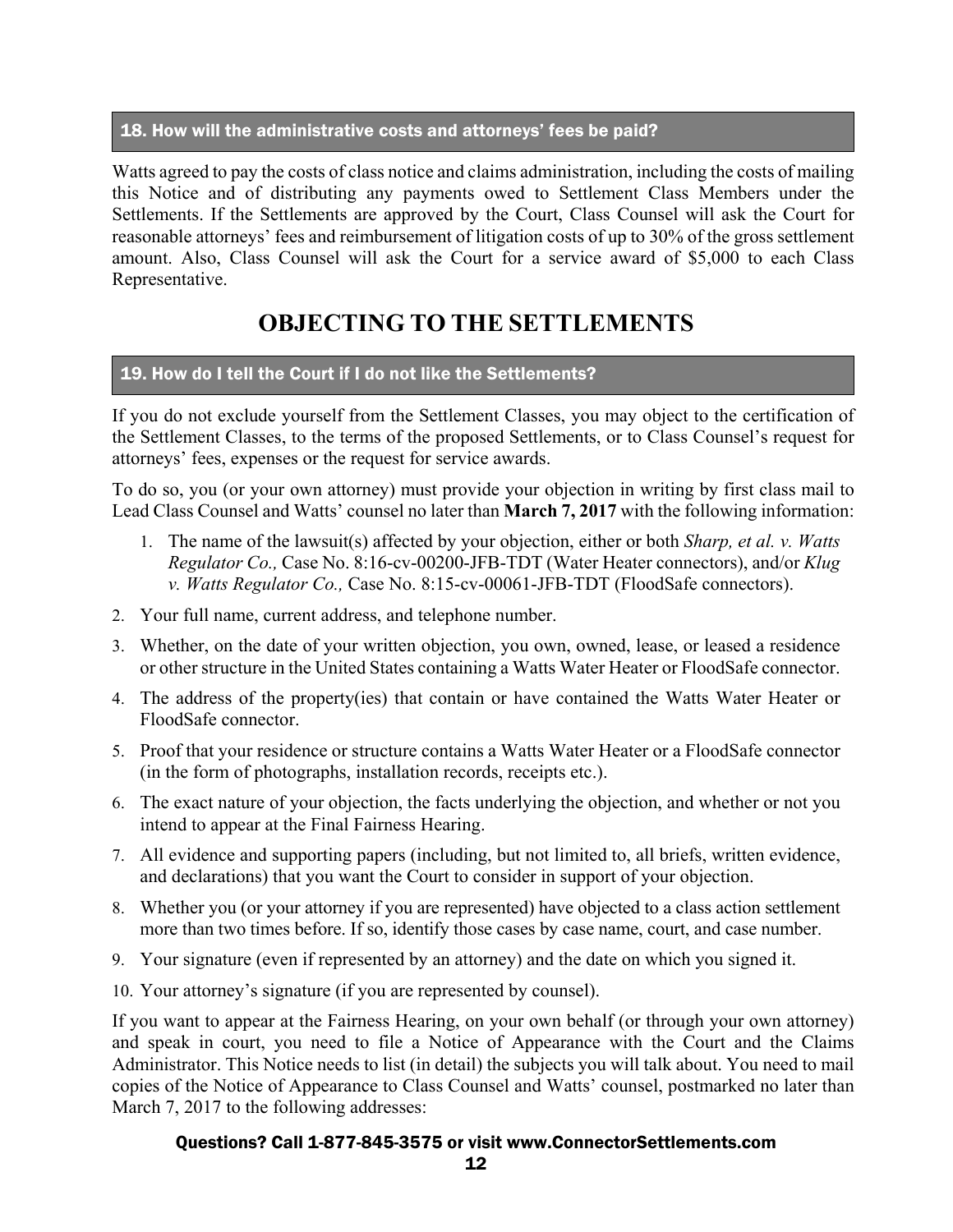| <b>CLASS COUNSEL</b>                                                                                                                                                                                                    | <b>COUNSEL FOR WATTS</b>                                                                                                                                            |
|-------------------------------------------------------------------------------------------------------------------------------------------------------------------------------------------------------------------------|---------------------------------------------------------------------------------------------------------------------------------------------------------------------|
| Shanon J. Carson<br>Berger & Montague, P.C.<br>1622 Locust Street<br>Philadelphia, PA 19103<br>Bryan L. Clobes<br>Cafferty Clobes Meriwether & Sprengel LLP<br>1101 Market Street, Suite 2650<br>Philadelphia, PA 19107 | David S. MacCuish<br>Todd B. Benoff<br>Alston & Bird LLP<br>333 South Hope Street, 16th Floor<br>Los Angeles, CA 90071                                              |
| Gregory F. Coleman<br>Greg Coleman Law, P.C.<br><b>First Tennessee Plaza</b><br>800 S. Gay Street, Suite 1100<br>Knoxville, TN 37929<br>Joseph G. Sauder<br>McCune Wright LLP<br>555 Lancaster Ave<br>Berwyn, PA 19312  | Keith E. Smith<br>Jodi Dyan Oley<br>Eckert Seamans Cherin & Mellott LLC<br><b>Two Liberty Place</b><br>50 South 16th Street<br>22nd Floor<br>Philadelphia, PA 19102 |

If you do not file your objection on time and include the information above, you will lose the opportunity to have your objection considered at the Fairness Hearing. You will also not be able to object to approval of the Settlements or appeal any of the Courts' decisions in connection with the Settlements.

#### 20. What is the difference between objecting and asking to be excluded?

Objecting is simply telling the Court that you do not like something about the Settlement. You can object only if you stay in the Settlement Classes. Excluding yourself is telling the Court that you do not want to be part of the Settlement Classes. If you exclude yourself, you cannot object to the Settlements and you will not be eligible to apply for any benefits under the Settlements because the cases no longer affect you.

### **THE COURT'S FAIRNESS HEARING**

#### 21. When and where will the Court decide whether to approve the Settlements?

On **April 12, 2017**, at 1:30 p.m., the Court will hold a public hearing in Courtroom #3 of the United States District Court for the District of Nebraska, located at the U.S. Courthouse, 111 South 18th Plaza, Omaha, Nebraska 68102. The Court will decide whether the Settlement Classes were properly certified and whether the Settlements are fair, adequate, and reasonable and should be finally approved. The Court will also consider Class Counsel's request for attorneys' fees and expense reimbursement and any objections. This hearing may be delayed or rescheduled by the Court without further notice to the Settlement Classes. Settlement Class Members who object to the Settlements are not required to attend the Fairness Hearing. If you want to speak in Court to object to the Settlements, either personally (or through your own attorney), you must notify the Court of your intention to appear at the Fairness Hearing (*see* Question 19).